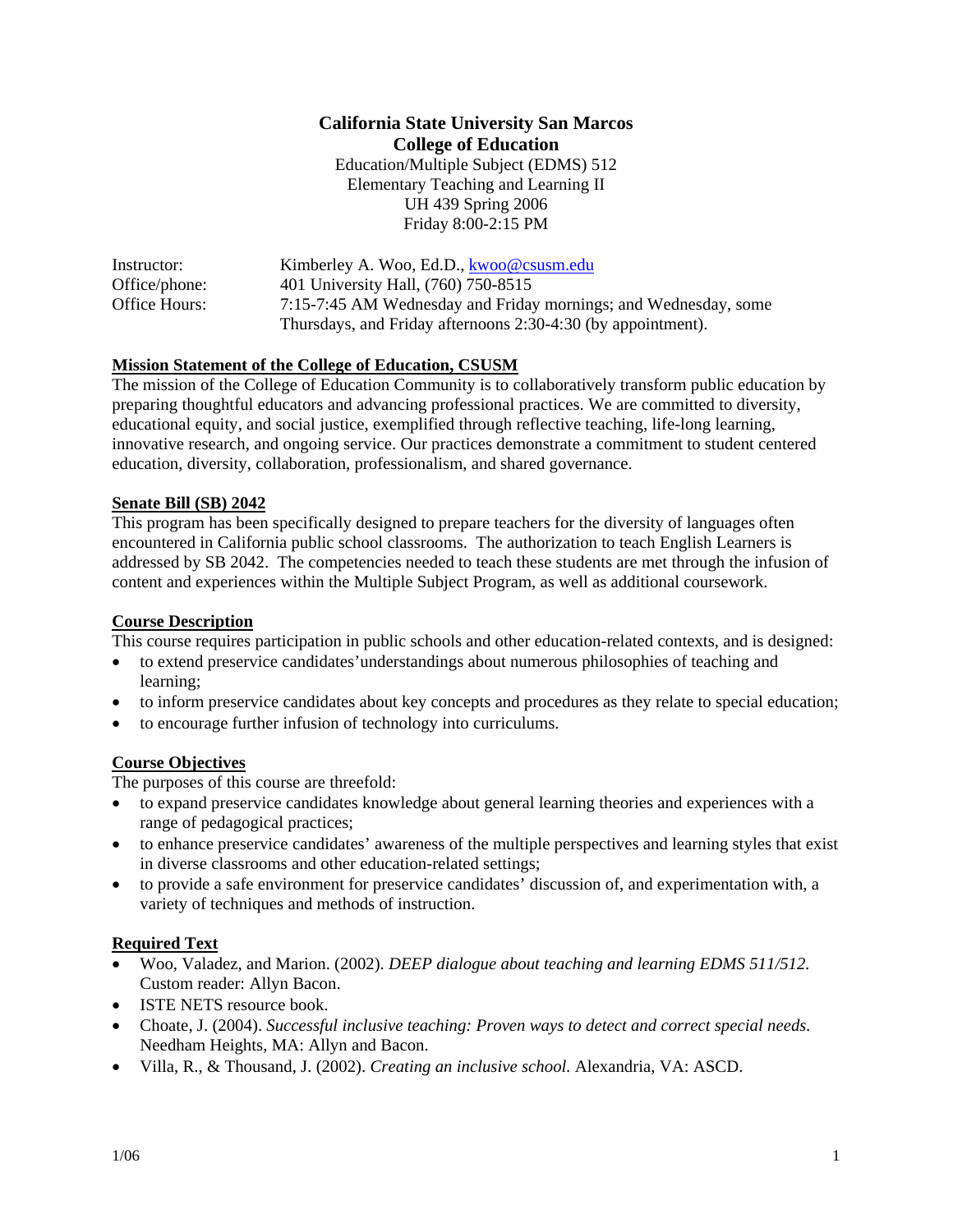## **Accommodation for Disabilities**

Students requiring reasonable accommodations need to contact Disabled Student Services in order to make the necessary arrangements. This organization is located in Craven Hall, room 5025a, and can be reached by telephone at (760) 750-4905 or (760) 750-4909 (TDD users).

### **Grading Policy**

All students will come prepared to class; readings and homework assignments are listed on the dates on which they are due. Final grades for the course will be calculated according to the following total scores:

| 94-100%=A       | $77-79\% = C +$ | $60-63\% = D$   |
|-----------------|-----------------|-----------------|
| $90-93\% = A$   | $74 - 76\% = C$ | Below 60% $=$ F |
| $87-89\% = B +$ | $70-73\% = C$   |                 |
| $84 - 86\% = B$ | $67-69\% = D+$  |                 |
| $80 - 83\% = B$ | $64-66\% = D$   |                 |

All required work is expected to be on time. One grade level will be deducted for each class meeting for which it is late (e.g., an "A" assignment that is submitted one class session late will be marked down to an A-). Unless prior instructor approval is secured, assignments will not be accepted three class sessions after which they are due. Life and death situations will be handled on a case-by-case basis, as determined by the instructor.

It is expected that students will proofread and edit their assignments prior to submission. Students will ensure that the text is error-free (grammar, spelling), and ideas are logically and concisely presented. Refer to American Psychological Association (APA) manual, 5<sup>th</sup> edition, for guidance. Neglecting to do the above will impact the instructor's ability to read and understand the text; the assignment's grade will be negatively affected as a result of this oversight.

Grading will also include a component of "professional demeanor." Students will conduct themselves in ways that are generally expected of those who are entering the education profession. This includes but is not limited to:

- On-time arrival to all class sessions;
- Advance preparation of readings and timely submission of assignments;
- Respectful participation in all settings (e.g., whole group, small group, in/outside of class);
- Carefully considered, culturally aware approaches to solution-finding.

### **Plagiarism**

All work submitted for this course should reflect students' efforts. When relying on supporting documents authored by others, it is necessary to cite them clearly and completely. Failure to do so may result in failure of the course.

| <b>TPEs</b><br>6d |  |
|-------------------|--|
| 9                 |  |
| 10                |  |
| 14                |  |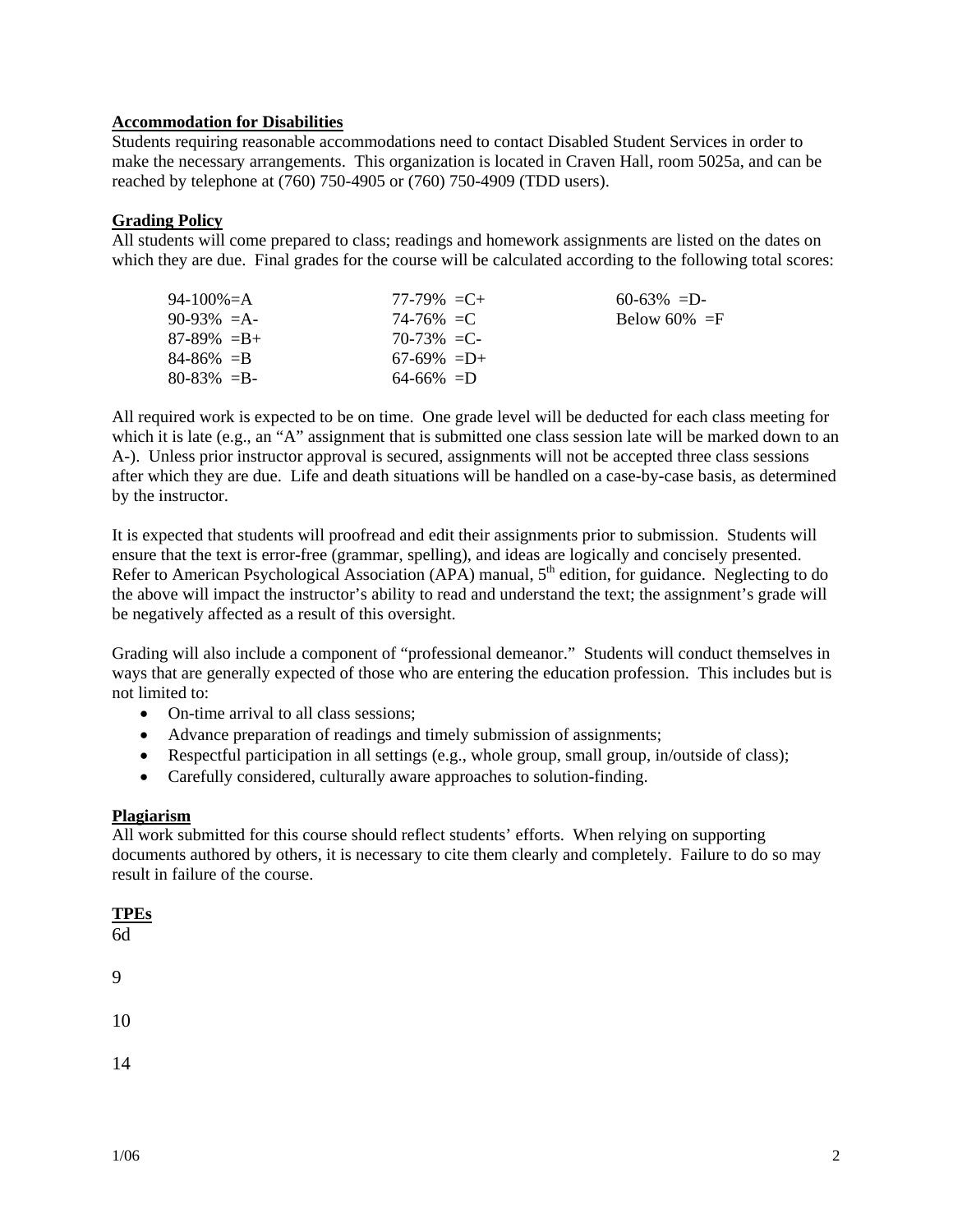# January 20 Introduction to course, "Teacher as a professional"

- Review course themes.
- Review syllabus and course expectations.
- Review elements of a lesson plan.
- "I am a teacher" poem.
- Debrief the "I am a teacher" poem experience.
- Discuss elements of a portfolio (e.g., introduction, resume, philosophy of ed., 3-5 day unit, letters of rec., scholarly work, table of contents, student teacher supervisor feedback).
- Discuss assessment. Show rubistar as an example. Get into teams to create assessments for: hard copy portfolio, 4 TPE entries, final 30 minute teaching presentations, 3-5 minute video (class consensus mandatory).

"Structures and procedures: Collaboration and communication"

- Discuss ways schools can encourage parent/guardian/ "family," and community involvement.
- Have students think about ways they can establish "regular" communication with home (e.g., class newsletter).
- Remember the importance of cultural sensitivity.
- Present format for free community resource.
- Select final teaching and video groups.
- Bring four copies of current resume to next class.
- \* Bring a copy of *Philosophy of Educational* statement to next class.
- \* Bring a copy of school and/or district policies regarding teachers' professional responsibilities/expectations to the next class.
- Review Villa/Thousand, Chapter 2.

### January 27 "Teacher as a professional: Ethics and law"

- Work on resumes in small groups.
- Work on *Philosophy of Education* statements in small groups.
- *Code of ethics* activity.
- Ethics and laws, particularly Special Ed.-related
- Teacher's responsibility in cases of (suspected) child abuse
- Compare and contrast school and district-specific policies regarding teachers' professional responsibilities/expectations.
- Create Disabilities characteristics matrix (computer lab).
- **\* Bring 28 copies and present draft of group rubrics (portfolios, TPEs, video, teaching).**
- \* Bring four copies of current resume to class.
- \* Bring four copies of *Philosophy of Education* to class.
- \* Choate, chapter 2.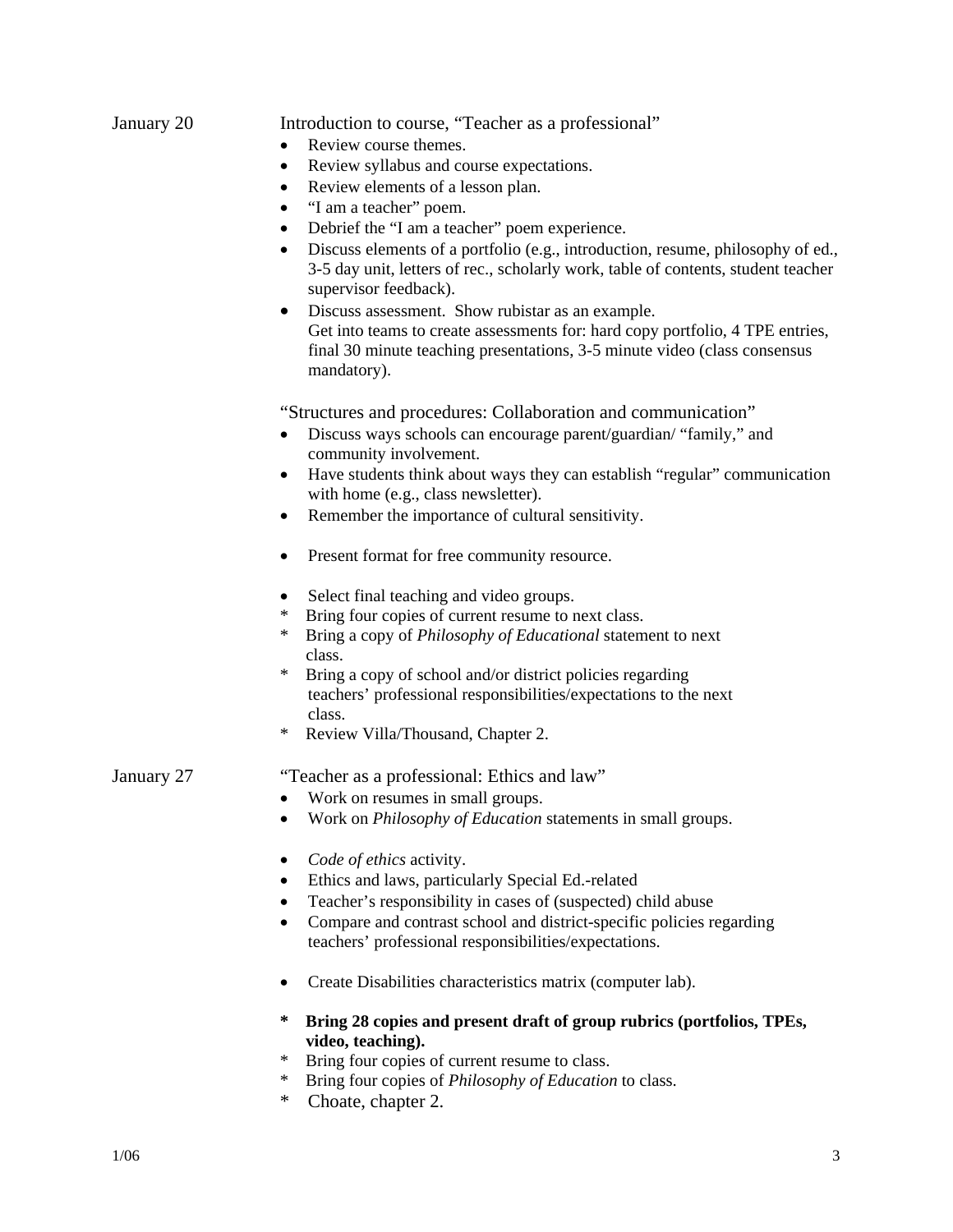| February 3  | "Structures and procedures: Review of technology knowledge and skills<br>Whole class in a computer lab, no organized group snacks.<br>$\bullet$<br>Review Taskstream skills, format and draft a response to 6D and 9 if there is<br>$\bullet$<br>time.                                                                                                                                                                                                                                                                                                                                                                                                                                                                   |  |  |
|-------------|--------------------------------------------------------------------------------------------------------------------------------------------------------------------------------------------------------------------------------------------------------------------------------------------------------------------------------------------------------------------------------------------------------------------------------------------------------------------------------------------------------------------------------------------------------------------------------------------------------------------------------------------------------------------------------------------------------------------------|--|--|
|             | Meet with Integrated technology folks—prepare for 3-5 minute video.<br>٠<br>Review video-related skills (taught in EDUC 422).<br>$\bullet$<br>Questions and answers.<br>$\bullet$<br>$\ast$<br>Bring a few working drafts of TPE reflections to practice during<br>review of Taskstream technology skills.<br>∗<br>Turn in Philosophy of Education statement.<br>$\ast$<br>Villa/Thousand, chapters 5 and 6.                                                                                                                                                                                                                                                                                                             |  |  |
| February 10 | "Structures and procedures/Teacher as a professional, life after the<br>credential"<br>Class in the library.<br>٠<br>Present key points from other MA programs (e.g., local, state,<br>٠<br>national, international, virtual).<br>Become familiar with professional journals.<br>٠<br>Become familiar with conferences and other professional development<br>$\bullet$<br>opportunities.<br>$\ast$<br>http://www.csusm.edu (review descriptions of various Master's<br>programs).                                                                                                                                                                                                                                        |  |  |
|             | "Reflective practice: Standards"<br>Examine National Standards (accomplished teachers), California State<br>٠<br>Standards (grade and content),<br>ISTE Standards (technology competency).<br>BTSA guest speaker.<br>٠<br>Submit one "free" community resource.<br>∗<br>∗<br>TPEs 6 and 9 responses posted by 5 PM.<br>∗<br>http://www.nbpts.org<br>$\ast$<br>http://www.cde.ca.gov/standards<br>$\ast$<br>http://www.btsa.ca.gov                                                                                                                                                                                                                                                                                        |  |  |
| February 17 | "Reflective practice: Teacher as inquirer, infusing technology"<br>Class in a computer lab.<br>Introduce Digital Edge exhibits-review for elements of accomplished<br>٠<br>teaching and appropriate use of technology.<br>Explore one exhibit as a whole group.<br>$\bullet$<br>Have students examine one or more other exhibits in small groups.<br>"Differentiated design"<br>Review key aspects of SST.<br>Review history and legislation that determines IEP procedures.<br>٠<br>Review key aspects common among all IEPs.<br>٠<br>Bring SST handout from EDMS 511.<br>$\ast$<br>$\ast$<br>Review Choate, Chapter 1, "Teaching all the students; A mandate for<br>educators."<br>$\ast$<br>Villa/Thousand Chapter 7. |  |  |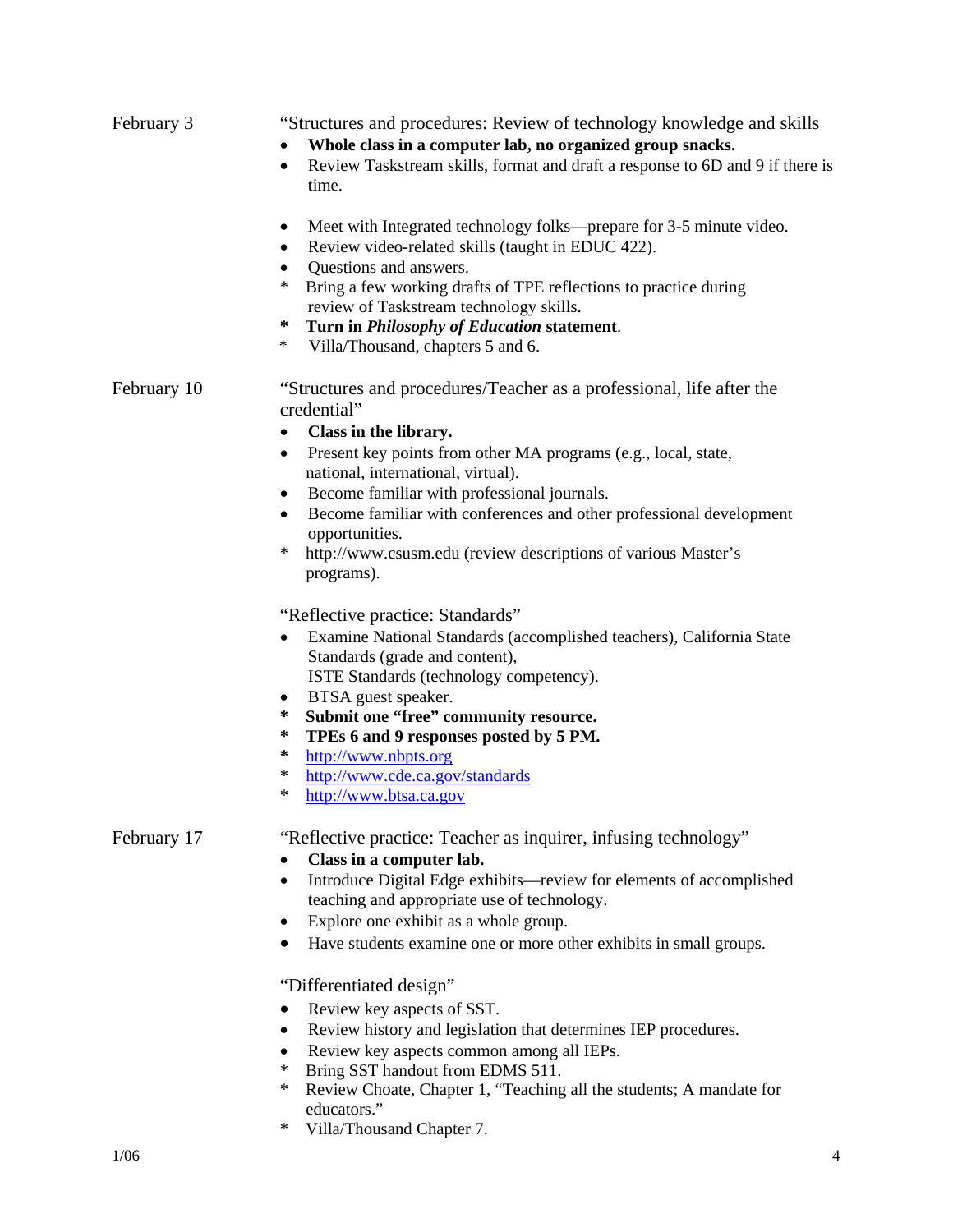| February 24 | "Differentiated design, cont. IEP"<br>Show IEP video.<br>Explain importance of documentation.<br>$\bullet$<br>In small groups, esearch IEP forms from different states small groups,<br>$\bullet$<br>present in class, and then write individual reflections.<br>∗<br>Bring a copy of year-long school or district calendar to the next<br>class.<br>∗<br>Villa, Thousand, Chapter 8.                                                                                                                                                       |  |  |
|-------------|---------------------------------------------------------------------------------------------------------------------------------------------------------------------------------------------------------------------------------------------------------------------------------------------------------------------------------------------------------------------------------------------------------------------------------------------------------------------------------------------------------------------------------------------|--|--|
|             | "Differentiated design: Long-range planning"<br>Think about year-long plans.<br>Work in small groups to begin thinking about creating a year-long, grade-<br>$\bullet$<br>level curriculum. Refer to state or district grade-level standards when<br>designing this draft.<br>o SDAIE/ELs<br>o GATE                                                                                                                                                                                                                                         |  |  |
|             | Students with special education needs<br>$\circ$<br>o Overall logic and flow of plan<br>Realistic in scope.<br>$\circ$<br>Stiggins, Chapter 10, "Performance assessment of skills and<br>$\ast$<br>products."<br>$\ast$<br>Bring a copy of state, one content area's grade-level standards<br>(cde.gov).<br>TPEs 10 and 14 responses posted by 5 PM.<br>$\ast$<br>Bring "Disabilities Characteristics Matrix" from 1/27 class.<br>$\bullet$                                                                                                 |  |  |
| March 3     | "Structures and procedures: Communication and collaboration"<br>Bring working drafts of portfolios to class. Get feedback from three peers.<br>٠<br>Debrief and questions from the group.<br>٠<br>Woolfolk, Chapter 10, "Motivation in learning and teaching."<br>∗                                                                                                                                                                                                                                                                         |  |  |
|             | "Reflective practice: Social commitment and awareness"<br>Invite students to think about their responsibilities as teachers beyond the<br>four walls of the classroom.<br>Show Eye in the storm (part II) video.<br>Distribute compiled book of "free" resources.<br>$\ast$<br>Ask students to share one positive thing they learned from enlisting the help<br>of the community.                                                                                                                                                           |  |  |
| March 10    | "Ways of knowing" Social commitment and awareness"<br>Feedback to portfolios of three peers.<br>Film Festival/Slumber party<br>Get in the spirit!<br>$\circ$<br>Create and present a 30 minute lesson that highlights assigned<br>$\circ$<br>reading (included is a 3-5 minute video that your group produced).<br>Wrap up, course evaluations.<br>Castellano, Chapter 5, "Renavigating the waters: The<br>$\ast$<br>identification and assessment of culturally and linguistically<br>diverse students for gifted and talented education." |  |  |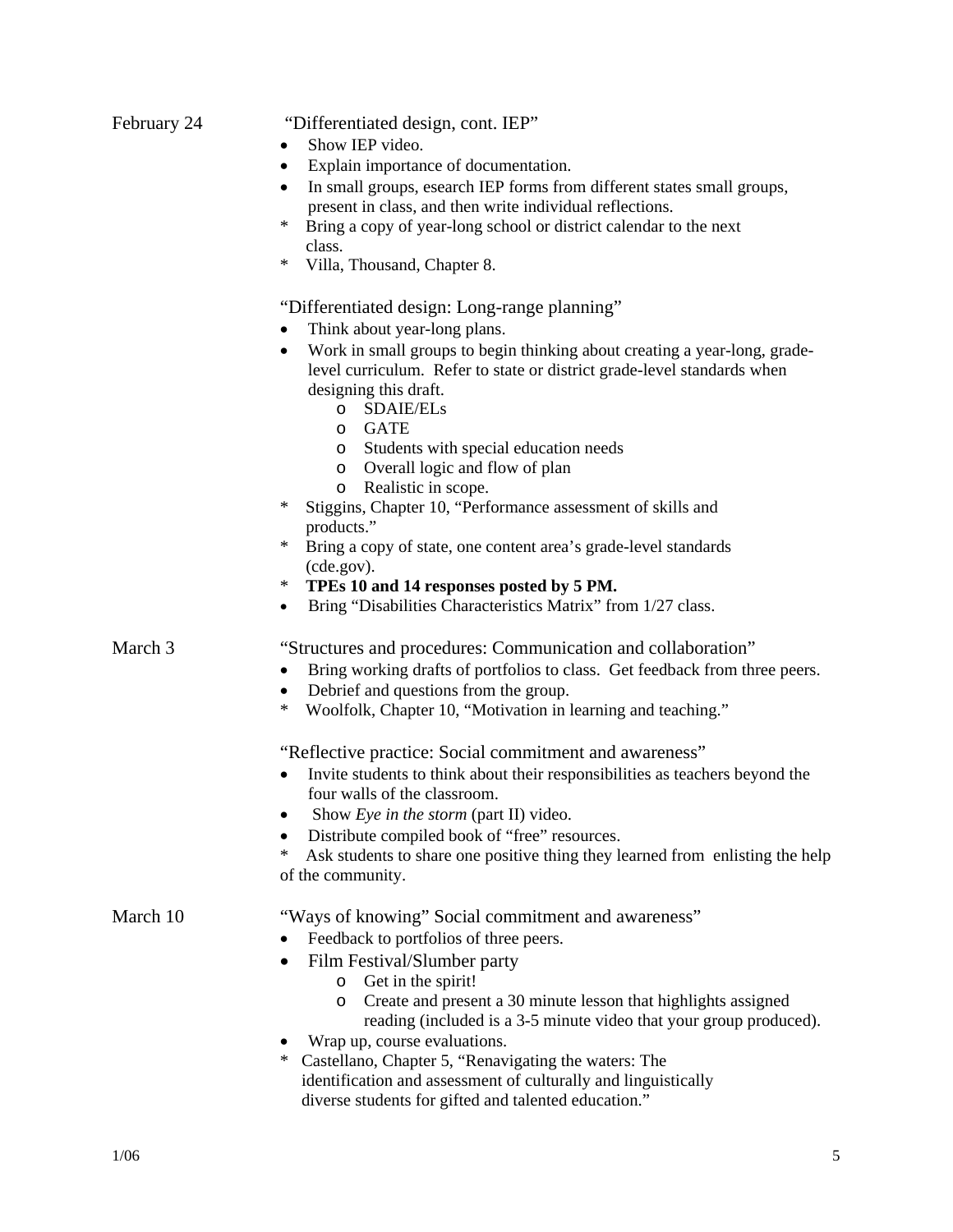|                                              | (student's name/signature and date)   |                                             | (home telephone/cell phone)                                         |  |
|----------------------------------------------|---------------------------------------|---------------------------------------------|---------------------------------------------------------------------|--|
|                                              | <b>Attendance/participation (16%)</b> | <b>Notes</b>                                |                                                                     |  |
| 1/20                                         |                                       |                                             | $\frac{(\text{am})}{(\text{am})}$ $\frac{(\text{pm})}{(\text{pm})}$ |  |
| 1/27                                         | $\frac{1}{\text{tan}}$                |                                             |                                                                     |  |
| 2/3                                          | $\frac{1}{2}$ (am)                    |                                             | $\frac{1}{2}$ (pm)                                                  |  |
| 2/10                                         | $\frac{1}{2}$ (am)                    |                                             | $-$ (pm) $-$                                                        |  |
| 2/17                                         | $\frac{1}{\text{tan}}$                |                                             | $\frac{1}{2}$ (pm)                                                  |  |
| 2/24                                         | $\frac{1}{2}$ (am)                    |                                             | $\frac{1}{2}$ (pm) $\frac{1}{2}$ (pm)                               |  |
| 3/3                                          |                                       |                                             | $\qquad \qquad \text{(am)} \qquad \qquad \text{(pm)}$               |  |
| 3/10                                         |                                       |                                             | $\qquad \qquad \text{(am)} \qquad \qquad \text{(pm)}$               |  |
| <b>Professional Demeanor (9%)</b><br>$(9\%)$ |                                       |                                             |                                                                     |  |
|                                              | Individual assignments (35%)          |                                             |                                                                     |  |
| 2/3                                          |                                       | Philosophy of Education statement           | (5%)                                                                |  |
| 2/10                                         |                                       | Write-up of "free" community resource       | (5%)                                                                |  |
| 2/10                                         |                                       | TPE responses 6D and 9                      | $(10\%)$<br>$\mathcal{L} = \{ \mathcal{L} \in \mathcal{L} \}$ .     |  |
| 2/24                                         | IEP reflection                        |                                             | $(5\%)$                                                             |  |
| 2/24                                         |                                       | TPE responses 10 and 14                     | $(10\%)$                                                            |  |
| Group assignment (40%)                       |                                       |                                             |                                                                     |  |
| 1/27                                         |                                       | Preliminary rubrics for assignments         | (5%)                                                                |  |
| 3/10                                         |                                       | Three peers' feedback to hardcopy portfolio | (15%)                                                               |  |
|                                              |                                       | 30 minute group teaching                    | $(10\%)$                                                            |  |
|                                              | 3-5 minute video                      |                                             | $(10\%)$                                                            |  |
| <b>Total</b>                                 |                                       |                                             | $(100\%)$                                                           |  |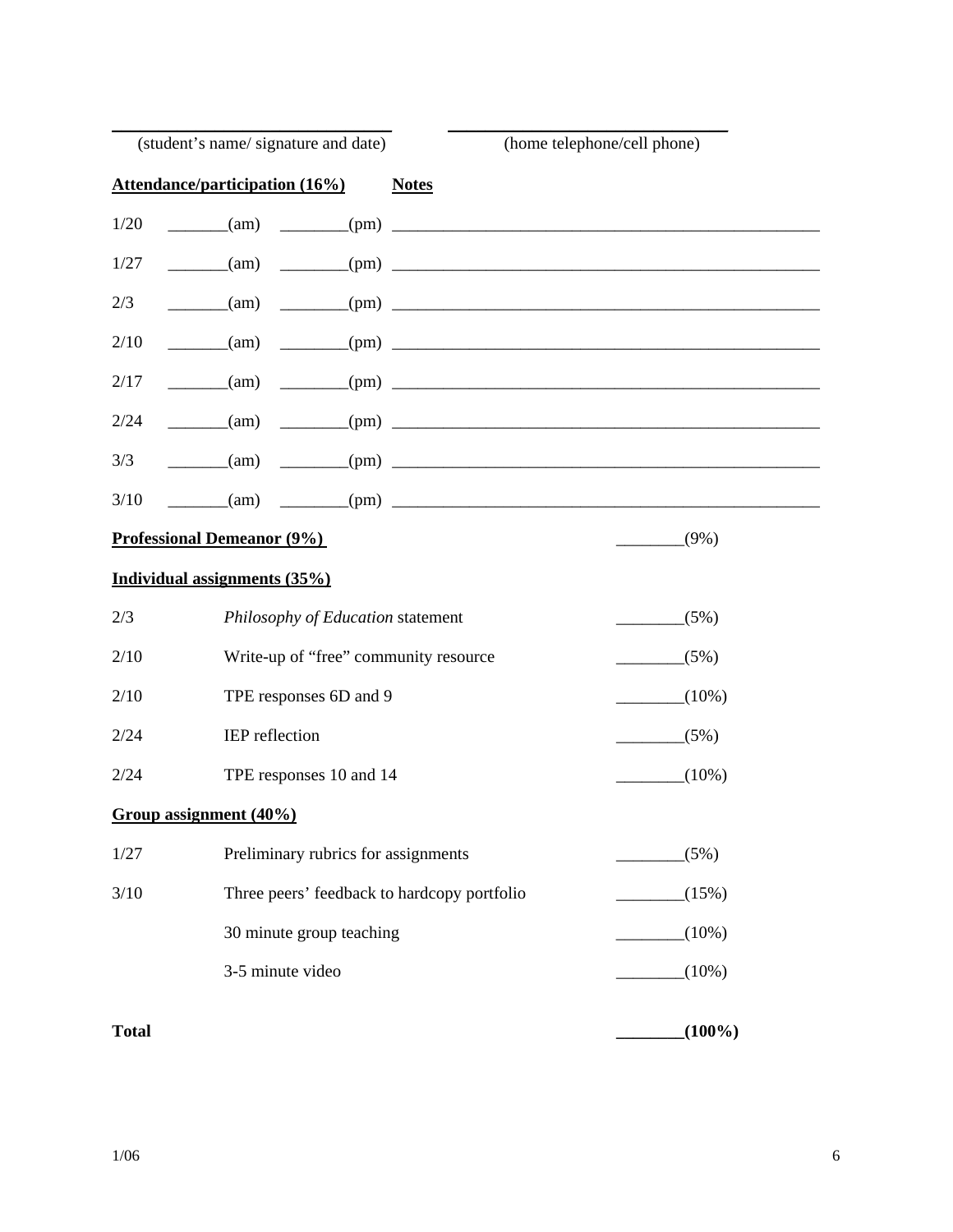# **EDMS 512 GROUPS**

# Small group assessment rubrics<br>1. Hard copy portfolio (15%)

- $*$   $*$  $*$   $*$  $*$   $*$
- $*$   $*$
- $*$   $*$
- $*$   $*$
- $*$   $*$

# **1. Hard copy portfolio (15%) 2. TPE responses (6D, 9, 10, 14; 10% x 2)**

- 
- 
- 
- 
- 
- 
- 
- 

# **3. 3-5 minute videos (10%) 4. 25 minute group teaching lesson (10%)**

- $*$   $*$  $*$   $*$  $*$   $*$  $*$   $*$
- $*$   $*$
- $*$   $*$
- $*$   $*$

# Final group teaching and video presentations

# Choate chapter 2

Villa/Thousand chapter 5 or 6

Villa/Thousand chapter 7

Villa/Thousand chapter 8

# Woolfolk chapter 10

# $1/06$   $7$

- 
- 
- 
- 
- 
- 
- 
-